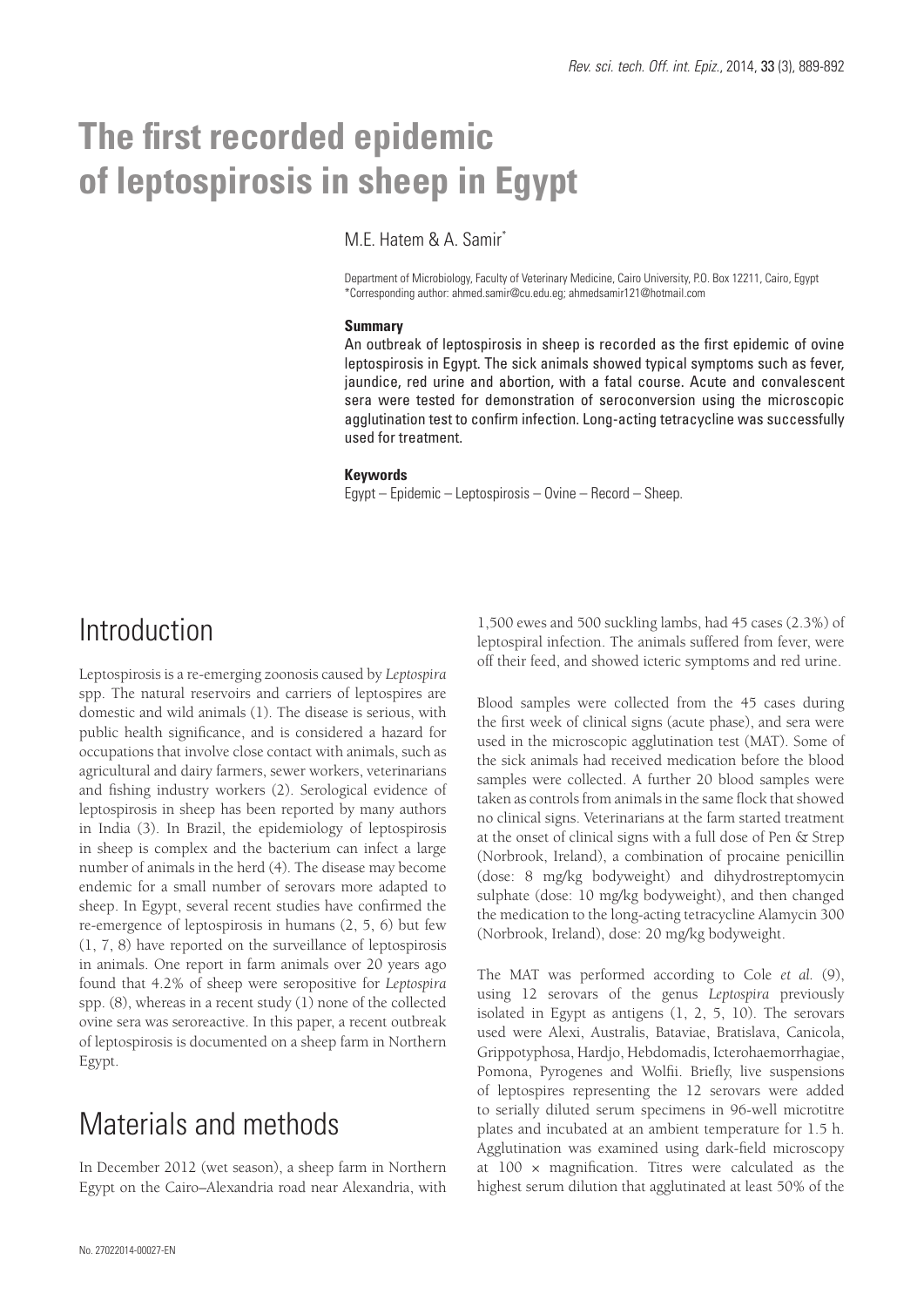**Table I**

**Titres of two serovars of** *Leptospira* **spp. in acute and convalescent serum samples (***n* **= 45) showing seroconversion (rising titres)**

| No. of serum<br>specimens | Acute sera          |               | <b>Convalescent sera</b> |               |
|---------------------------|---------------------|---------------|--------------------------|---------------|
|                           | Icterohaemorrhagiae | <b>Pomona</b> | Icterohaemorrhagiae      | <b>Pomona</b> |
| 8                         | 1:400               | Nil           | 1:6,400                  | Nil           |
| 15                        | 1:800               | Nil           | 1:6,400                  | Nil           |
| 10                        | 1:800               | Nil           | 1:12,800                 | Nil           |
| $\mathcal{P}$             | 1:800               | 1:200         | 1:3,200                  | 1:800         |
| 6                         | 1:800               | 1:200         | 1:6,400                  | 1:1,600       |
| 4                         | 1:800               | 1:400         | 1:6,400                  | 1:3,200       |

leptospires for each serovar used. Follow-up serum samples (convalescent stage) were obtained two weeks later and tested for seroconversion.

Isolation of leptospires was attempted by inoculating each sample of body fluids (blood, milk, urine) and uterine discharges into three or four tubes of Ellinghausen McCullough Johnson Harris (EMJH) liquid medium. The EMJH base (BD, USA) was prepared and autoclaved, then EMJH enrichment (BD, USA) and 5-fluorouracil (200 μg/ml; Sigma Chemical Co., St. Louis, MO) were added aseptically (1). All cultures were incubated at 30°C for up to 12 weeks and examined weekly by dark-field microscopy.

### **Results**

The MAT results (Table I) showed that all the sera from the acute cases were reactive with the Icterohaemorrhagiae serovar (titres 1:400 to 1:800) and some also showed reactivity with the Pomona serovar (titres 1:200 to 1:400). Sera from the convalescent cases reacted with the same two serovars: Icterohaemorrhagiae (titres 1:1,600 to 1:12,800) and Pomona (titres 1:800 to 1:6,400). The 20 control sera showed no seroreactivity. The isolation of leptospires from blood, urine, milk and uterine discharges in the affected cases was unsuccessful (12 weeks post-culture).

## **Discussion**

An outbreak of leptospirosis in sheep was recorded for the first time in Northern Egypt. The animals were suffering from typical symptoms and infection was confirmed by the demonstration of seroconversion using MAT. Inspection at the affected farm identified brown rats (*Rattus norvegicus*) in the feed store area (silage store); these animals are a possible source of infection, as confirmed in a recent study in the Delta region in Egypt (1), where brown rats have been captured, bled and found to be an important source for transmitting leptospires to humans and other animal species.

Although treatment with the full dose of Pen & Strep was initiated at the onset of clinical signs, the disease was not controlled and new clinical cases appeared (a total of 45 cases, among which four ewes aborted); in total, 26 of the 1,500 ewes died (1.7%). The medication strategy was changed to long-acting tetracycline, which helped in the recovery of the sick animals and in the prevention of new cases. Tetracycline is recommended (2) as an antileptospiral drug; however, it is unclear why the penicillin/ streptomycin combination failed, as it is considered an effective treatment (6).

Isolation of the pathogen was unsuccessful (12 weeks postinoculation), although some of the animals had started treatment before sample collection and this might have affected the isolation process. Some culture tubes showed variable rates of contamination despite the addition of a selective supplement to the media and this may be due to the nature of the samples: urine, milk and uterine discharges after abortions. Failure to recover leptospires does not eliminate the possibility that the animal is infected, it merely indicates that the animal was not excreting detectable numbers of leptospires at the time of testing (11).

Although clinical leptospirosis is uncommon in sheep, both sporadic and epidemic disease can occur (12). This report is of an outbreak of leptospirosis among sheep in Egypt in which the animals showed typical clinical presentation. The diagnosis was confirmed in the laboratory using the gold standard serological test (MAT), which has been proven to detect rising titres (seroconversion) of antibodies in serum samples from clinical cases. The epidemic disappeared after appropriate treatment was initiated.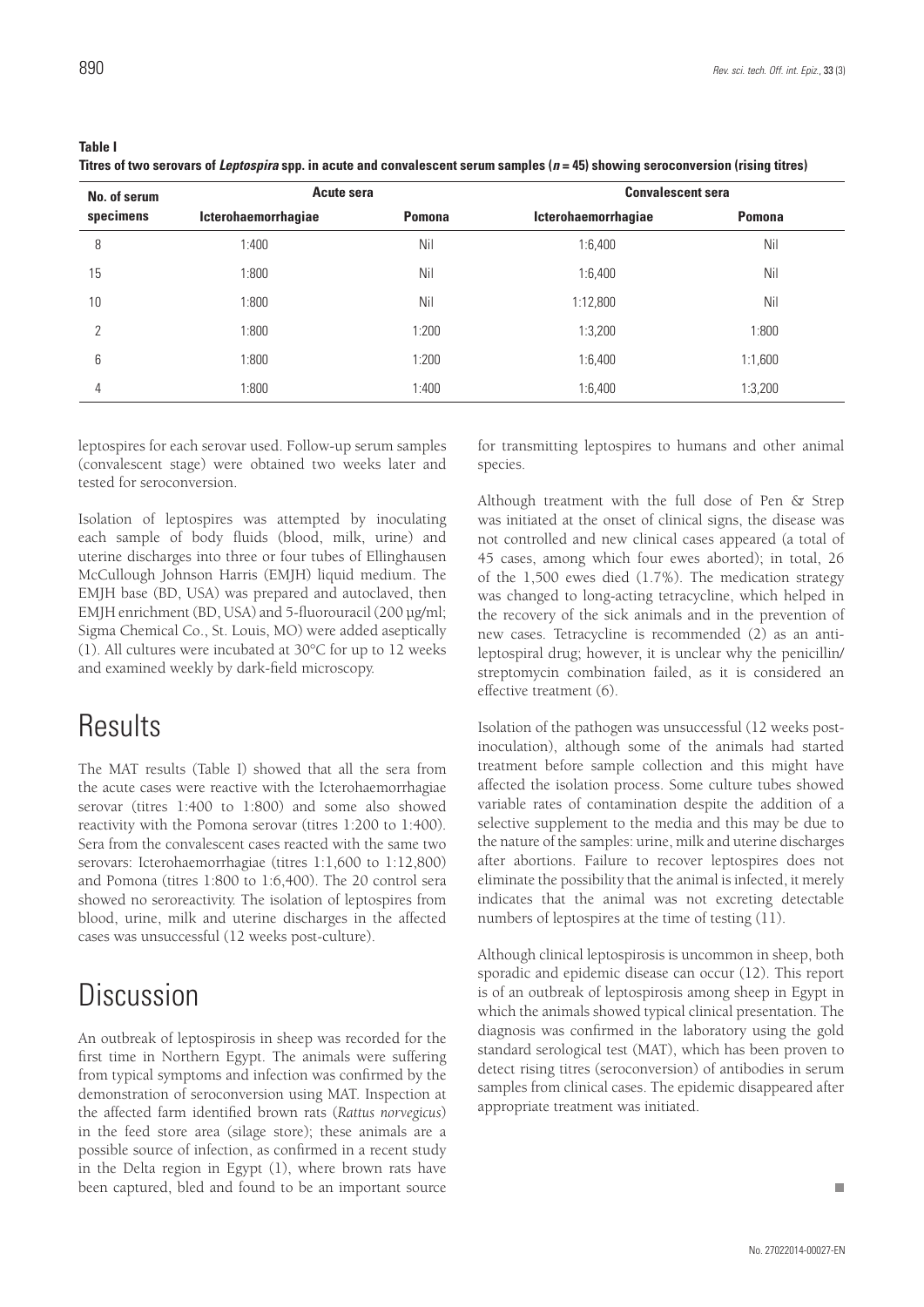M.E. Hatem & A. Samir

#### **Résumé**

Un épisode de leptospirose affectant les moutons a été signalé en Égypte. Il s'agit de la première épidémie de leptospirose ovine enregistrée dans ce pays. Les animaux atteints présentaient les signes caractéristiques de la maladie, à savoir de la fièvre, une jaunisse, une hématurie et des avortements, suivis de la mort. Des sérums prélevés en phase aiguë et convalescente ont été soumis à un test d'agglutination microscopique afin de confirmer l'infection par la mise en évidence d'anticorps. La tétracycline à action prolongée a été administrée avec succès pour traiter les animaux atteints.

#### **Mots-clés**

Égypte – Épidémie – Leptospirose – Mouton – Notification – Ovin. m.

### **Primera epidemia registrada en Egipto de leptospirosis en ovejas**

M.E. Hatem & A. Samir

#### **Resumen**

Un brote de leptospirosis que afectó a las ovejas constituye la primera epidemia de leptospirosis ovina registrada en Egipto. Los animales enfermos exhibían síntomas típicos de la infección, como fiebre, ictericia, hematuria y aborto, con evolución mortal. Se analizó el suero de animales en fase de infección aguda y animales convalecientes para evidenciar una posible conversión sérica, utilizando la prueba de aglutinación microscópica para confirmar la infección. Se administró con resultados positivos un tratamiento a base de tetraciclina de acción prolongada.

#### **Palabras clave**

Egipto – Epidemia – Leptospirosis – Oveja – Ovino – Registro.

## References

- 1. Felt S.A., Wasfy M.O., El-Tras W.F., Samir A., Adel Rahman B., Boshra M., Parker T.M., Hatem M.E., El-Bassiouny A.A., Murray C.K. & Pimentel G. (2011). – Cross-species surveillance of *Leptospira* in domestic and peridomestic animals in Mahalla City, Gharbeya Governorate, Egypt. *Am. J. trop. Med. Hyg.*, **84** (3), 420–425.
- 2. Ismail T.F., Wasfy M.O., Adul-Rahman B., Murray C.K., Hospenthal D.R., Abdel-Fadeel M., Abdel-Maksoud M., Samir A., Hatem M.E., Klena J., Pimentel G., El-Sayed N. & Hajjeh R. (2006). – Retrospective serosurvey of leptospirosis among patient with acute febrile illness and hepatitis patients in Egypt. *Am. J. trop. Med. Hyg*., **75** (6), 1085–1089.